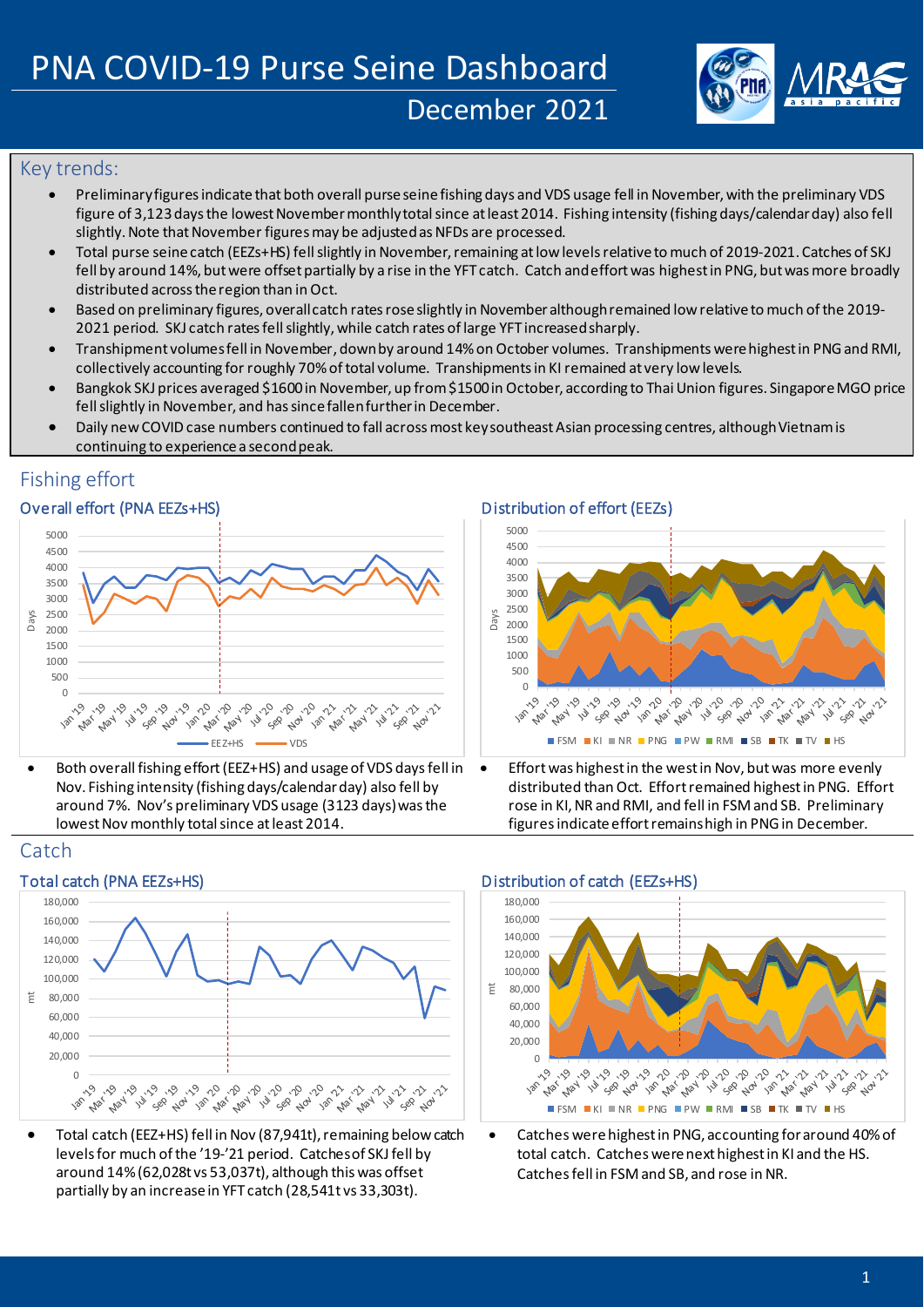# Catch rates

#### 60 50 40 mt/day  $30$  $20$ 10 **110 10 19** 0 21-12-12-21-21 1.9 20 20 20 20 20 20 20 20 20<br>The fact of the fact of fact of 1  $\mathcal{S}$  $32.8$ **Play 17** 100 **May** 10 Sep 201 **Cep** No

Overall catch rates rose slightly in Nov, although remained low relative to much of the 2019-2021 period. These figures are preliminary and may be adjusted slightly as NFDs are processed and additional e-reporting is received.





• SKJ catch rate fell slightly in Nov, remaining at low levels relative to the '19-'21 period. The Nov SKJ catch rate was the second lowest since at least Jan '19.

## Overall (PNA EEZs+HS) Catch rate by zone (EEZs)



• Preliminary figures indicate that catch rates were relatively consistent across the region. Catch rates rose in RMI, NR and KI, and remained relatively stable in most other zones.



• Amongst the other purse seine species/size categories, catch rates of large YFT rose sharply in Nov reaching the second highest level for the '19-'21 period. Catch rates of small YFT and BET fell, while catch rates of large BET remained stable.



• Transhipment volumeswere highest in PNGand RMI, collectively accounting for 71% of total volume. Volumes in FSM fell slightly, while volumes in KI were the lowest since at leastJul '19.

## Transhipment



• Transhipment volumes in PNA ports fell in Nov, down by around 14% on Oct volumes (from 43,497t to 37,525t).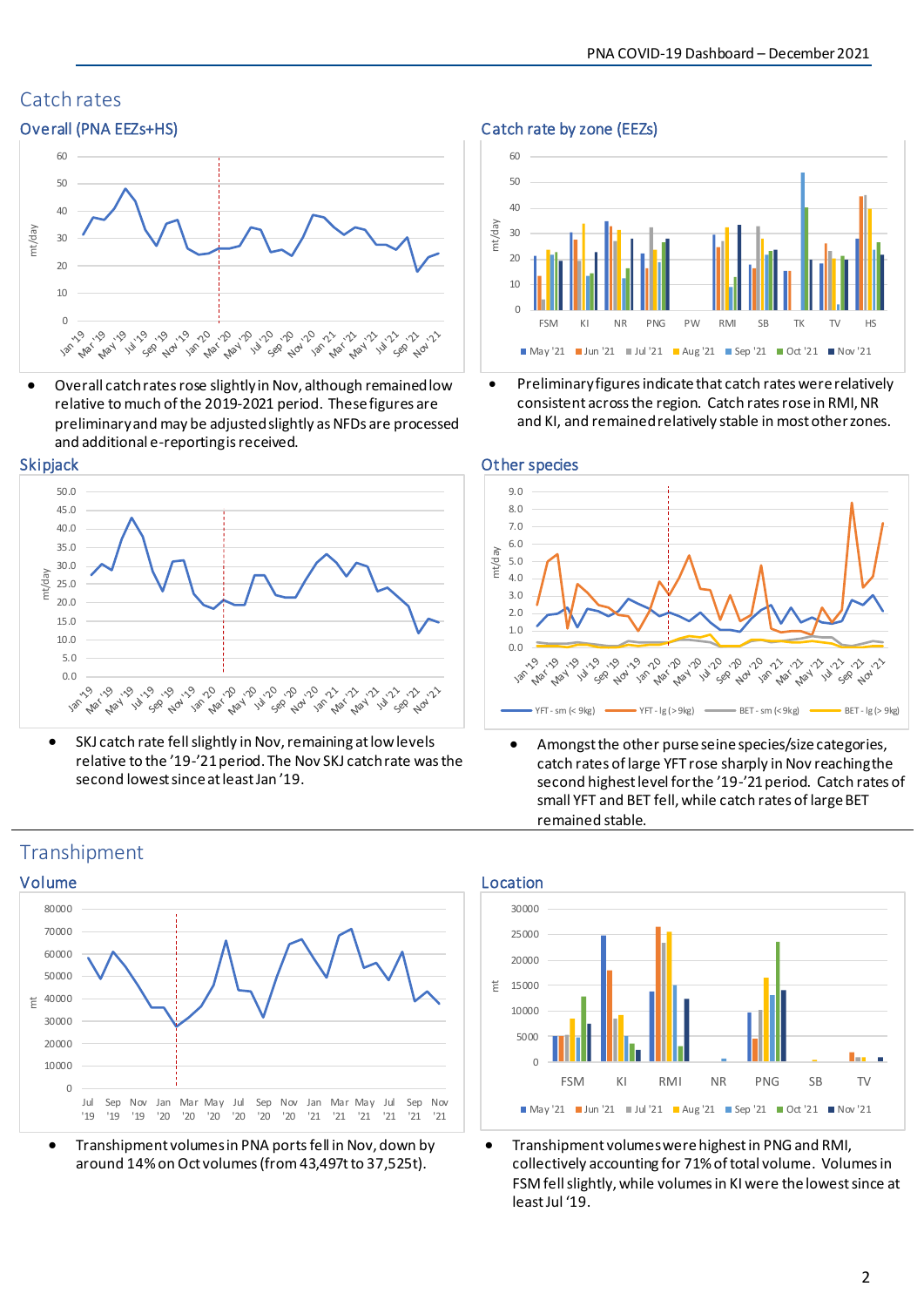## Prices



[https://investor.thaiunion.com/raw\\_material.html](https://investor.thaiunion.com/raw_material.html)

• Thai Union report that Bangkok SKJ prices averaged around \$1600 in Nov, up from \$1500 in Oct.



<https://shipandbunker.com/prices/apac/sea/sg-sin-singapore#MGO>

• Singapore MGO price fell slightly in Nov, averaging US\$692/mt, down from US\$706/mtin Oct. Price has fallen slightly since then, sitting at \$648/mt on 19<sup>th</sup> Dec.

### BKK SKJ Price vs Fuel price Price 1 and Table 1 and Table 1 and Table 1 and Table 1 and Price differential (BKK SKJ – Fuel)



The price differential between BKK SKJ price and Singapore MGO rose to US\$909 in Nov, up from \$795 in Oct. The differential was the highest since Nov '20.

## COVID-19 in processing countries

flattening of the fuel price.

-

2010 n<br>J 2011 July 2012 july 2013 i 2014 jul  $\overline{5}$ i 2016  $\overline{\mathbf{u}}$ 2017 jul  $\overline{8}$ jul 2019 july 2020 i 2021 i

 500 1,000 1,500 2,000



• The BKK SKJ price and Singapore MGO price index lines divergedslightly in Nov, driven by the rise in SKJ price and

BKK SKJ Price **SNG MGO Price** 



• Total case numbers in Indonesia and the Philippines have plateaued after large spikes in mid-2021. Case numbers in Vietnam continue to rise.

### Total cases Daily confirmed cases

 - 200 400  $600$  800 1,000 1,200



#### <https://ourworldindata.org/covid-cases>

The surge in case numbers across the main SE Asian processing countries during July-Sept continues to decline, although Vietnam continues to experience a second peak. Ecuador's new daily case numbers remain low.

# $2.500$